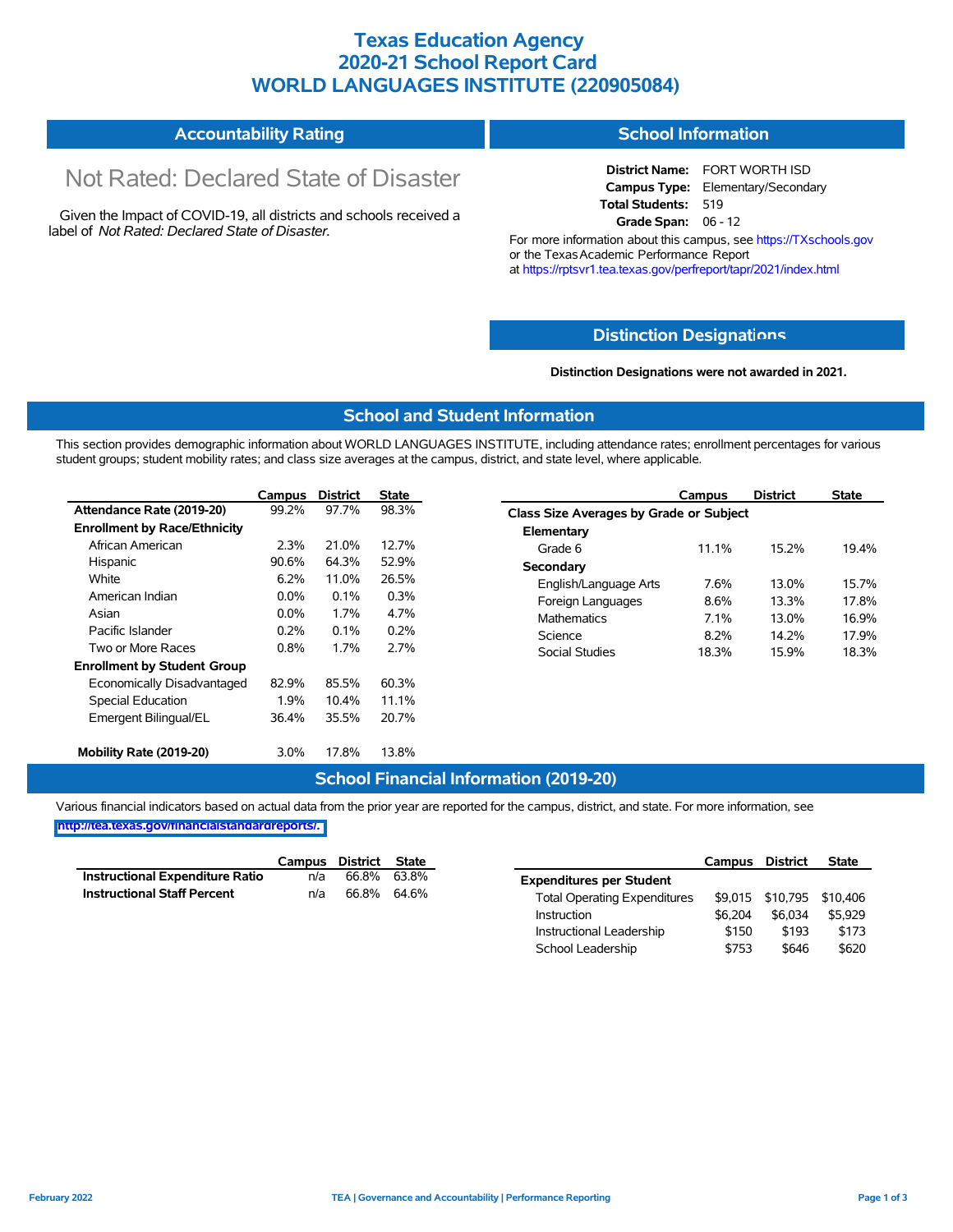# **Texas Education Agency 2020-21 School Report Card**

#### **STAAR Outcomes**

This section provides STAAR performance and outcomes. **Please note that due to the cancellation of spring 2020 STAAR administration due to the COVID-19 pandemic, 2019 results are shown.**

|                                                                                |      |       |          |      |                          |      |       |                          |                          |                          | Two                          |               |  |
|--------------------------------------------------------------------------------|------|-------|----------|------|--------------------------|------|-------|--------------------------|--------------------------|--------------------------|------------------------------|---------------|--|
|                                                                                |      |       |          |      | African                  |      |       | American                 |                          | Pacific                  | or<br>More                   | Econ          |  |
|                                                                                |      | State | District |      | Campus American Hispanic |      | White | Indian                   | Asian                    | Islander                 | Races                        | <b>Disadv</b> |  |
| STAAR Performance Rates at Approaches Grade Level or Above (All Grades Tested) |      |       |          |      |                          |      |       |                          |                          |                          |                              |               |  |
| All Subjects                                                                   | 2021 | 67%   | 50%      | 71%  | 89%                      | 69%  | 96%   |                          |                          | $\ast$                   | 100%                         | 66%           |  |
|                                                                                | 2019 | 78%   | 67%      | 86%  | 76%                      | 86%  | 92%   |                          |                          |                          | 100%                         | 85%           |  |
| ELA/Reading                                                                    | 2021 | 68%   | 54%      | 82%  | 100%                     | 80%  | 100%  |                          |                          | $\ast$                   | $\ast$                       | 78%           |  |
|                                                                                | 2019 | 75%   | 64%      | 86%  | 90%                      | 86%  | 91%   |                          | $\overline{\phantom{a}}$ | $\overline{\phantom{a}}$ | ∗                            | 84%           |  |
| <b>Mathematics</b>                                                             | 2021 | 66%   | 44%      | 63%  | 78%                      | 61%  | 85%   |                          |                          | $\ast$                   | $\ast$                       | 57%           |  |
|                                                                                | 2019 | 82%   | 70%      | 91%  | 67%                      | 92%  | 94%   |                          |                          |                          | $\ast$                       | 90%           |  |
| Writing                                                                        | 2021 | 58%   | 41%      | 65%  | $\ast$                   | 62%  | 100%  |                          | $\overline{\phantom{a}}$ | $\ast$                   | $\ast$                       | 57%           |  |
|                                                                                | 2019 | 68%   | 56%      | 78%  | $\ast$                   | 80%  | 71%   |                          |                          |                          | $\qquad \qquad \blacksquare$ | 75%           |  |
| Science                                                                        | 2021 | 71%   | 53%      | 71%  | $\ast$                   | 69%  | 100%  |                          |                          |                          | $\frac{1}{2}$                | 64%           |  |
|                                                                                | 2019 | 81%   | 71%      | 88%  | $\ast$                   | 87%  | 100%  | $\overline{\phantom{a}}$ | $\overline{\phantom{a}}$ | ۰                        | $\ast$                       | 87%           |  |
| Social Studies                                                                 | 2021 | 73%   | 56%      | 65%  | ∗                        | 61%  | 100%  |                          |                          |                          | $\ast$                       | 59%           |  |
|                                                                                | 2019 | 81%   | 71%      | 79%  | $\ast$                   | 77%  | 100%  |                          |                          |                          | $\ast$                       | 78%           |  |
| STAAR Performance Rates at Meets Grade Level or Above (All Grades Tested)      |      |       |          |      |                          |      |       |                          |                          |                          |                              |               |  |
| All Subjects                                                                   | 2021 | 41%   | 25%      | 36%  | 39%                      | 34%  | 73%   |                          |                          | $\ast$                   | 29%                          | 30%           |  |
|                                                                                | 2019 | 50%   | 35%      | 54%  | 34%                      | 52%  | 81%   |                          |                          | $\overline{\phantom{a}}$ | 80%                          | 50%           |  |
| ELA/Reading                                                                    | 2021 | 45%   | 30%      | 54%  | 60%                      | 51%  | 91%   |                          | ٠                        | $\ast$                   | $\ast$                       | 48%           |  |
|                                                                                | 2019 | 48%   | 35%      | 61%  | 50%                      | 59%  | 91%   |                          |                          | $\overline{\phantom{0}}$ | $\ast$                       | 58%           |  |
| <b>Mathematics</b>                                                             | 2021 | 37%   | 19%      | 19%  | 11%                      | 18%  | 45%   |                          |                          | $\ast$                   | $\ast$                       | 16%           |  |
|                                                                                | 2019 | 52%   | 35%      | 57%  | 33%                      | 56%  | 82%   |                          |                          | ۰                        | $\ast$                       | 55%           |  |
| Writing                                                                        | 2021 | 30%   | 17%      | 27%  | $\ast$                   | 25%  | 67%   |                          |                          | $\ast$                   | $\ast$                       | 20%           |  |
|                                                                                | 2019 | 38%   | 27%      | 40%  | $\ast$                   | 38%  | 71%   |                          |                          |                          | $\overline{\phantom{a}}$     | 35%           |  |
| Science                                                                        | 2021 | 44%   | 24%      | 33%  | $\ast$                   | 29%  | 78%   |                          |                          |                          | $\overline{\phantom{a}}$     | 24%           |  |
|                                                                                | 2019 | 54%   | 38%      | 50%  | $\ast$                   | 48%  | 73%   |                          | $\overline{a}$           |                          | ∗                            | 46%           |  |
| Social Studies                                                                 | 2021 | 49%   | 32%      | 39%  | $\ast$                   | 35%  | 90%   |                          |                          |                          | $\ast$                       | 34%           |  |
|                                                                                | 2019 | 55%   | 43%      | 37%  | $\ast$                   | 36%  | 60%   |                          |                          |                          | $\ast$                       | 36%           |  |
| STAAR Performance Rates at Masters Grade Level (All Grades Tested)             |      |       |          |      |                          |      |       |                          |                          |                          |                              |               |  |
| All Subjects                                                                   | 2021 | 18%   | 9%       | 12%  | 14%                      | 11%  | 40%   |                          |                          | ∗                        | 14%                          | 9%            |  |
|                                                                                | 2019 | 24%   | 14%      | 19%  | 7%                       | 17%  | 45%   |                          |                          | $\overline{\phantom{a}}$ | 20%                          | 16%           |  |
| ELA/Reading                                                                    | 2021 | 18%   | 10%      | 20%  | 30%                      | 18%  | 59%   |                          | $\overline{\phantom{a}}$ | $\ast$                   | $\ast$                       | 14%           |  |
|                                                                                | 2019 | 21%   | 12%      | 21%  | 0%                       | 19%  | 45%   |                          |                          | $\overline{\phantom{0}}$ | $\ast$                       | 17%           |  |
| Mathematics                                                                    | 2021 | 18%   | 7%       | 4%   | 0%                       | 3%   | 15%   |                          |                          | $\ast$                   | $\ast$                       | 2%            |  |
|                                                                                | 2019 | 26%   | 15%      | 21%  | 11%                      | 20%  | 47%   |                          | $\overline{\phantom{a}}$ |                          | $\ast$                       | 18%           |  |
| Writing                                                                        | 2021 | 9%    | 4%       | 6%   | $\ast$                   | 5%   | 33%   |                          |                          | $\ast$                   | $\ast$                       | 4%            |  |
|                                                                                | 2019 | 14%   | 8%       | 13%  | $\ast$                   | 10%  | 43%   |                          |                          |                          |                              | 8%            |  |
| Science                                                                        | 2021 | 20%   | 7%       | 7%   | $\ast$                   | 6%   | 33%   |                          | $\overline{\phantom{a}}$ |                          | $\overline{\phantom{a}}$     | 5%            |  |
|                                                                                | 2019 | 25%   | 13%      | 13%  | $\ast$                   | 10%  | 45%   |                          |                          |                          | $\ast$                       | 10%           |  |
| Social Studies                                                                 | 2021 | 29%   | 14%      | 23%  |                          | 19%  | 60%   |                          |                          |                          |                              | 19%           |  |
|                                                                                | 2019 | 33%   | 21%      | 21%  | $\ast$                   | 21%  | 40%   |                          |                          |                          | ∗                            | 21%           |  |
| <b>STAAR Assessment Participation (All Grades Tested)</b>                      |      |       |          |      |                          |      |       |                          |                          |                          |                              |               |  |
| All Subjects                                                                   | 2021 | 88%   | 94%      | 97%  | 100%                     | 97%  | 93%   |                          |                          | $\ast$                   | 100%                         | 98%           |  |
|                                                                                | 2019 | 99%   | 99%      | 96%  | 100%                     | 96%  | 95%   |                          |                          |                          | 100%                         | 97%           |  |
| ELA/Reading                                                                    | 2021 | 89%   | 94%      | 99%  | 100%                     | 100% | 96%   |                          |                          | ∗                        | ∗                            | 100%          |  |
|                                                                                | 2019 | 99%   | 100%     | 100% | 100%                     | 100% | 100%  |                          |                          |                          | ∗                            | 100%          |  |
| Mathematics                                                                    | 2021 | 88%   | 95%      | 99%  | 100%                     | 99%  | 95%   |                          |                          | ∗                        | $\ast$                       | 100%          |  |
|                                                                                | 2019 | 100%  | 100%     | 100% | 100%                     | 100% | 100%  |                          |                          |                          | ∗                            | 100%          |  |
|                                                                                |      |       |          |      |                          |      |       |                          |                          |                          |                              |               |  |

- Indicates there are no students in the group.<br>\* Indicates results are masked due to small numbers to protect student confidentiality.<br>n/a Indicates data reporting is not applicable for this group.